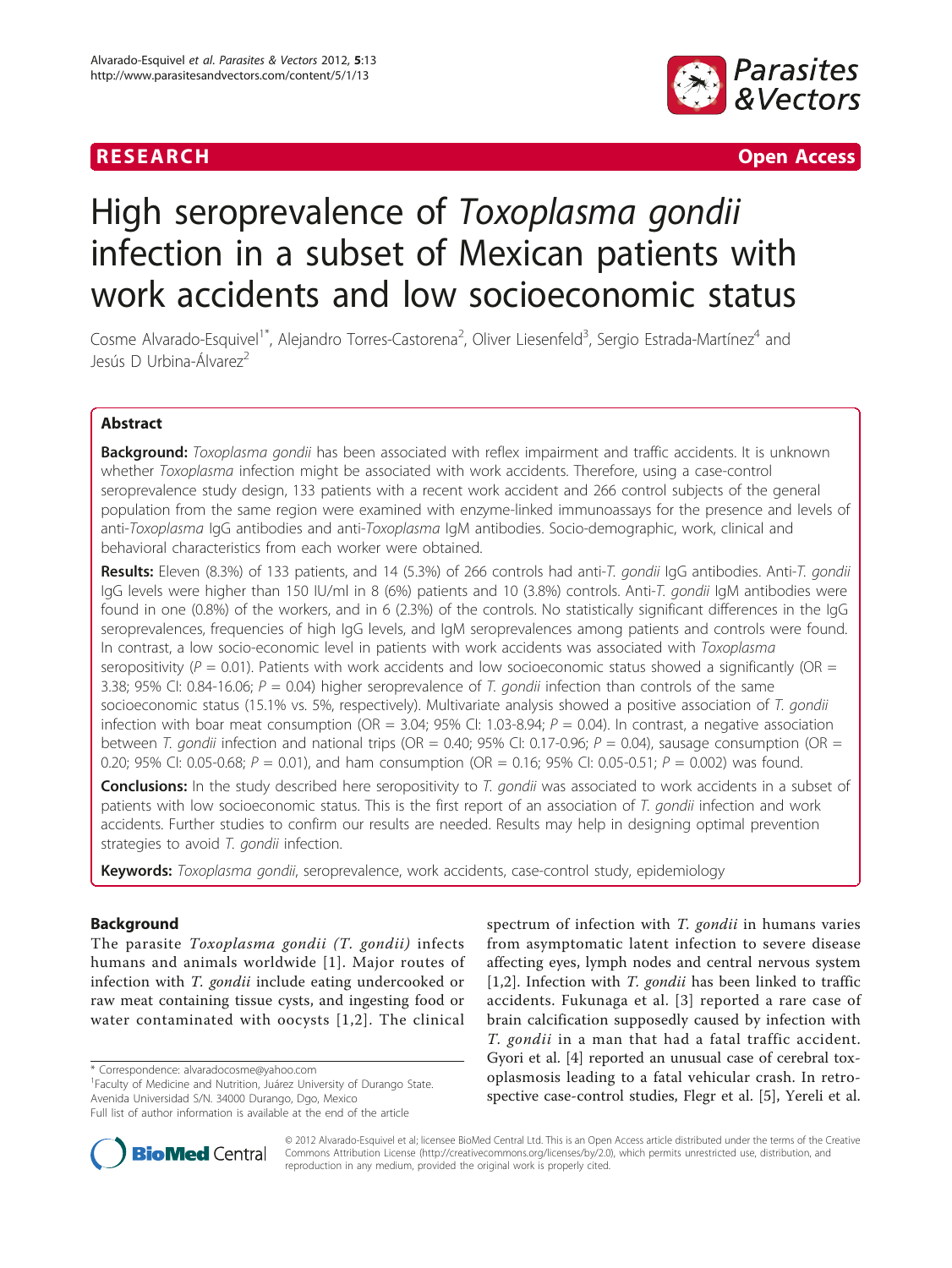[[6\]](#page-5-0), and Kocazeybek et al. [[7\]](#page-5-0) found significantly higher seroprevalences of T. gondii infection in subjects with traffic accidents than those in control groups. The increased risk of traffic accidents in Toxoplasmainfected subjects was confirmed in a prospective cohort study  $[8]$  $[8]$ . These results and the fact that T. gondii may cause visual [[1,2\]](#page-4-0) and reflex impairments [[9,10](#page-5-0)] in humans, and changes in behavior in rodents [[11](#page-5-0)] and humans [[12](#page-5-0)] lead us to raise the question whether T. gondii infection is linked to work accidents too. Since there is no information about the association of T. gondii infection with work accidents we used a matched seroprevalence case control study to determine the association of T. gondii seropositivity and anti-T. gondii IgG levels with work accidents. In addition, we investigated socio-demographic, work, clinical, and behavioral characteristics associated with T. gondii seropositivity.

# Methods

# Study design and study populations

Through a case-control seroprevalence study, 133 patients with a recent work accident and 266 control subjects of the general population from the same region were examined with enzyme-linked immunoassays for the presence and levels of anti-Toxoplasma IgG antibodies and for the presence of anti-Toxoplasma IgM antibodies. This study was performed from January 2009 to December 2010 in workers attending the Department of Occupational Medicine in a public hospital (Mexican Social Security Institute) in Durango City, Mexico. Inclusion criteria for cases were: 1) to have had a recent work accident regardless its severity; 2) aged 17 years and older; 3) any gender; and 4) who accepted to participate in the study. As a strategy for recruiting workers we invited them when seeking medical consultation and incapacity in the Department of Occupational Medicine. Of 160 patients invited, 133 (83.1%) agreed to participate in the study. All patients resided in Durango. Eighty one patients were male and 52 were female. The mean age of the patients was  $33.75 \pm 11.04$  years (range: 17-60 years). The control group consisted of 266 subjects drawn from the general population of Durango City and matched with cases by age, gender, and residence. The mean age in controls was  $33.36 \pm 11.03$  (range: 17-60) and did not differ significantly from that of patients with a recent work accident  $(P = 0.99)$ .

# Ethical aspects

This study was approved by the Institutional Ethical Committee of the Mexican Social Security Institute. The purpose and procedures of the study were explained to all participants, and a written informed consent was obtained from all of them.

#### Socio-demographic, clinical, work, and behavioral data

We explored the characteristics of the participants with the aid of a standardized questionnaire. Socio-demographic data including age, gender, occupation, birth place, residence, educational level and socioeconomic status were included in the analysis. Work data included seniority (number of years) in the work place, type of accident (falls, slipping, trips), cause of accident, type of injury, work shift, time of day the accident happened, history of alcohol or drug consumption just before the accident, and number of previous work accidents in life. Contributing and confounding risk factors of behavioral data from all participants were also obtained. These factors included animal contacts, presence of cats at home or in the neighborhood, cleaning cat feces, travelling in Mexico and abroad, meat consumption (pork, beef, goat, sheep, boar, chicken, turkey, rabbit, venison, squirrel, horse, or other), degree of meat cooking, consumption of unpasteurised milk, dried or cured meat (ham, sausages, salami, chorizo, or dried beef), unwashed raw vegetables, fruits, or untreated water, frequency of eating out of home (in restaurants or fast food outlets), and contact with soil (gardening or agriculture). Questions regarding contributing and confounding risk factors of behavioral data from all participants refer to ever during life. Clinical data included presence of underlying disease, history of blood transfusion or transplant, and memory, reflex, hearing, and visual impairments.

#### Laboratory tests

Serum samples were obtained from all participants and kept frozen at -20°C until analyzed. Serum samples were assayed by qualitative and quantitative methods for anti-T. gondii IgG antibodies with a commercially available enzyme immunoassay: "Toxoplasma IgG" kit (International Immuno-Diagnostics, Foster City, California). Anti-T. gondii IgG antibody levels were expressed as International Units (IU) per ml, and a result equal to or greater than 8 IU/ml was considered positive. In addition, sera positive for T. gondii IgG were further tested for anti-T. gondii IgM antibodies by a commercially available enzyme immunoassay: "Toxoplasma IgM" kit (International Immuno-Diagnostics, Foster City, California). All tests were performed following the instructions of the manufacturer.

#### Statistical Analysis

Results were analyzed with the aid of the software Epi Info version 3.5.1 and SPSS 15.0 (SPSS Inc. Chicago, Illinois). Age among the groups was compared by the student's t test. For comparison of the frequencies among the groups, the Yates corrected test and when indicated the Fisher exact test with 1-tailed  $P$  value and exact confidence limits were used. Bivariate and multivariate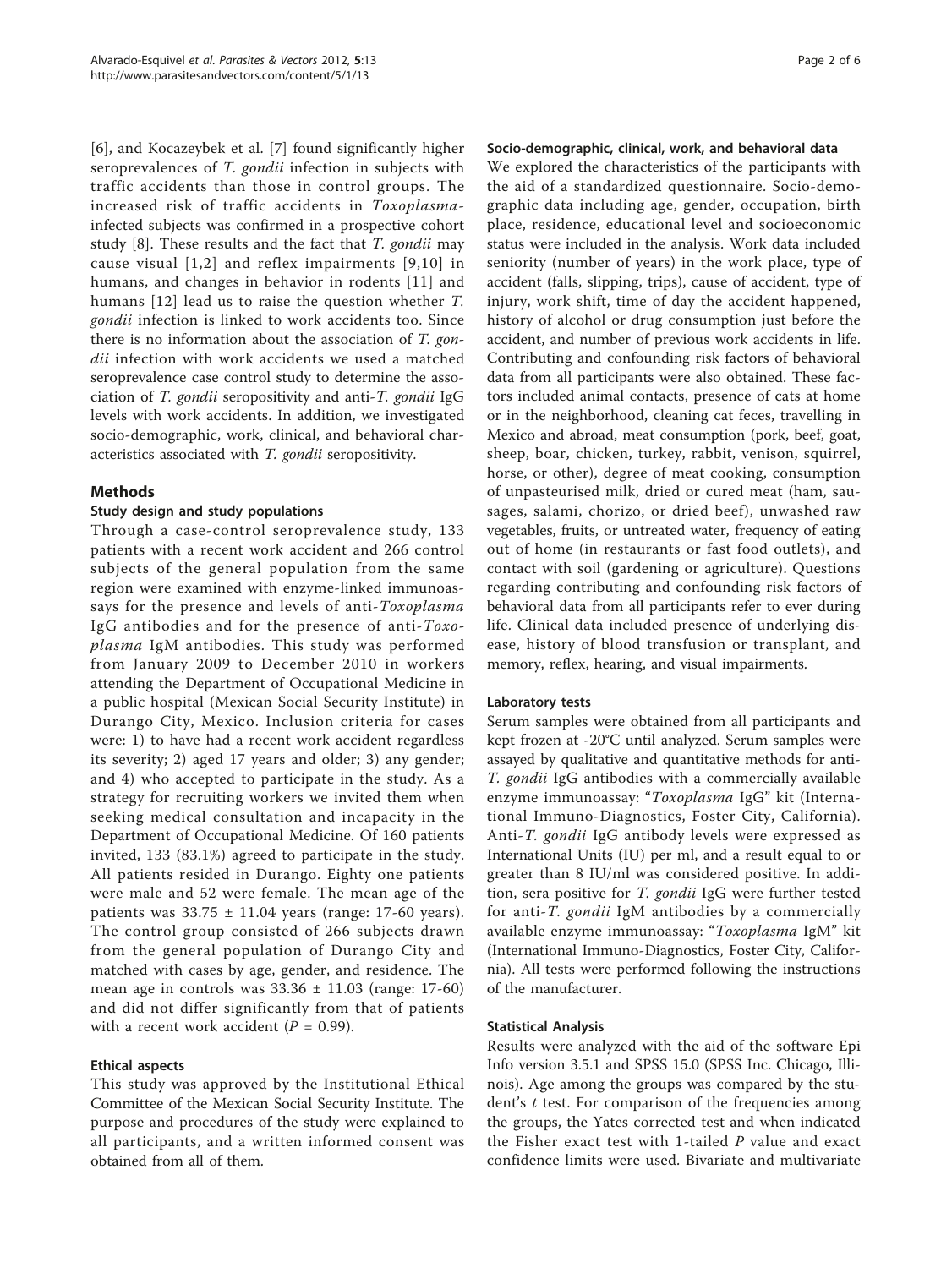analyses were used to evaluate the association between the characteristics of the subjects and T. gondii infection. The association of T. gondii infection with work accidents was assessed by comparing the seroprevalences of anti-T. gondii IgG antibodies in patients with work accidents and controls. In addition, the association of T. gondii infection with specific accidents (falls, slipping, trips) was assessed by comparing the seroprevalences of anti-T. gondii IgG antibodies in patients with and patients without a specific accident. Seropositivity to IgG or IgM was analyzed with dichotomous data. Variables were included in the multivariate analysis if they had a  $P$  value equal to or less than 0.20 in the bivariate analysis. Age-adjusted odd ratio (OR) and 95% confidence interval (CI) were calculated by multivariate analysis using multiple, unconditional, logistic regression. A P value less than 0.05 was considered statistically significant.

# Results

Eleven (8.3%) of the 133 patients, and 14 (5.3%) of the 266 controls were positive for anti-T. gondii IgG antibodies (OR = 1.62; 95% CI: 0.71-3.68;  $P = 0.17$ ). Anti-T. gondii IgG levels were higher than 150 IU/ml in 8 (6%) patients and 10 (3.8%) controls (OR = 1.63; 95% CI: 0.63-4.25;  $P = 0.21$ ) (Figure 1). Anti-*T. gondii* IgM antibodies were found in one (0.8%) of the patients, and in 6 (2.3%) of the controls (OR = 0.45; 95% CI: 0.07-2.71;  $P = 0.26$ .

General socio-demographic characteristics of subjects with work accidents are shown in Table [1.](#page-3-0) Of the sociodemographic characteristics, only a low socio-economic level was associated with Toxoplasma seropositivity (OR  $= 5.71$ ; 95% CI: 1.33-24.54;  $P = 0.01$ ). Patients with work accidents and low socioeconomic level showed a significantly (OR = 3.38; 95% CI: 0.84-16.06;  $P = 0.04$ ) higher seroprevalence (8/53: 15.1%) of T. gondii infection than control subjects (4/80: 5.0%) of the same socioeconomic level.

Bivariate analysis of *T. gondii* infection and work characteristics including seniority in the work, type of accident, cause of accident, type of injury, work shift, time of day the accident happened, history of alcohol or drug consumption just before the accident, and number of previous work accidents in life did not show any statistically significant association.

Clinical characteristics as evidence for the presence of underlying disease, history of blood transfusion or transplant, memory, reflex, hearing, and visual impairments did not show any association with Toxoplasma seropositivity.

Behavioral characteristics with a  $P$  value equal to or less than 0.20 in the bivariate analysis included the presence of cats at home, raising animals, travelling in Mexico and abroad, consumption of goat, boar, and turkey meats, consumption of raw meat, unpasteurized goat milk, unwashed raw vegetables, sausages, ham, salami and untreated water; eating out of home, and soil

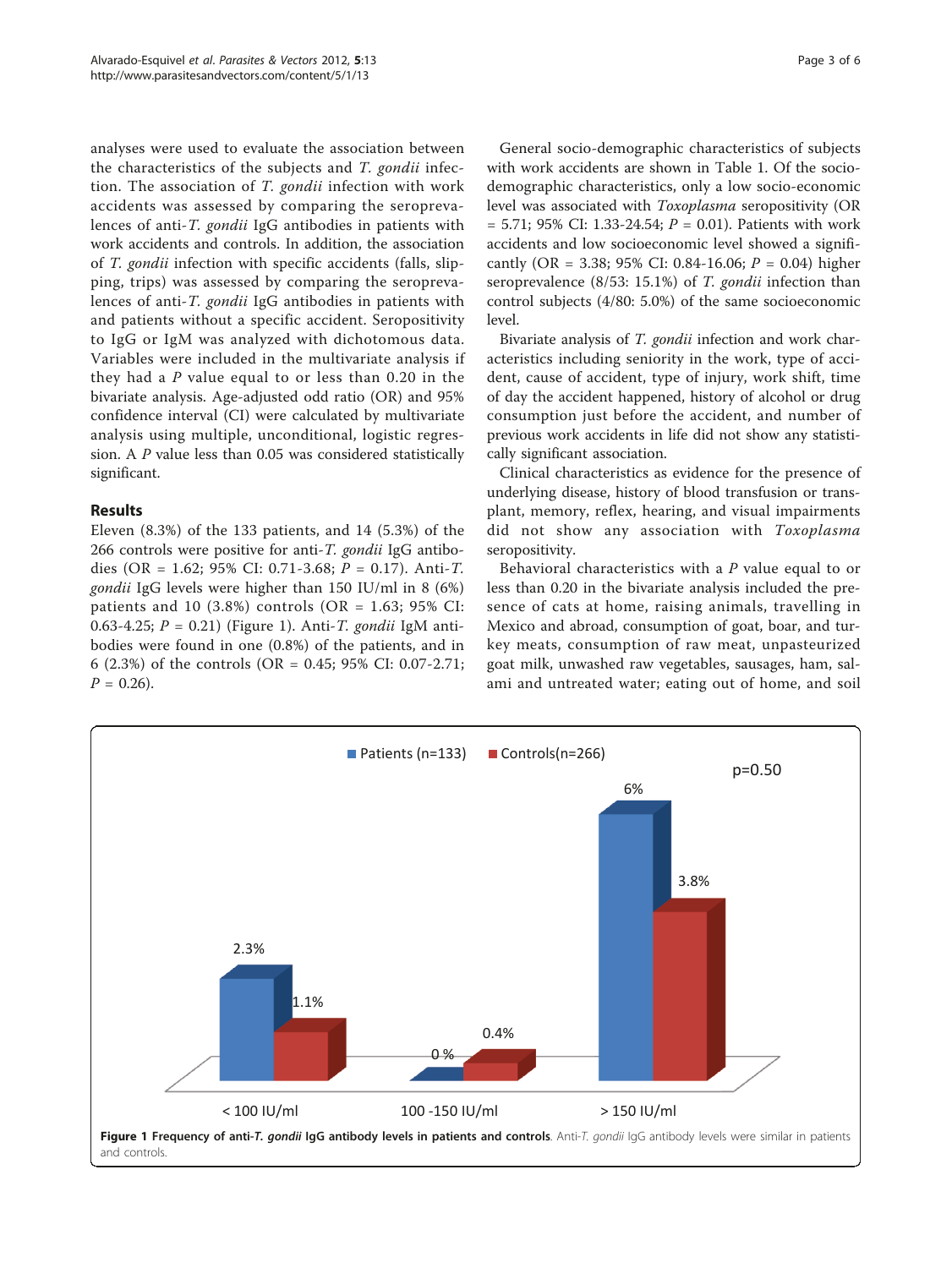<span id="page-3-0"></span>

| Table 1 Socio-demographic characteristics of patients |  |
|-------------------------------------------------------|--|
| with work accidents and their association with        |  |
| <b>Toxoplasma infection.</b>                          |  |

| <b>Characteristic</b> |     |      | T. gondii infection |                |         |
|-----------------------|-----|------|---------------------|----------------|---------|
|                       | No. | %    | No.                 | %              | P value |
| Age groups (years)    |     |      |                     |                |         |
| 30 or less            | 60  | 45.1 | 3                   | 5              | 0.37    |
| $31 - 50$             | 60  | 45.1 | 6                   | 10             |         |
| $51 - 70$             | 13  | 9.8  | $\overline{2}$      | 15.4           |         |
| Gender                |     |      |                     |                |         |
| Male                  | 81  | 60.9 | 9                   | 11.1           | 0.2     |
| Female                | 52  | 39.1 | $\mathfrak{D}$      | 3.8            |         |
| Occupation            |     |      |                     |                |         |
| Construction          | 7   | 5.3  | 2                   | 28.6           | 0.48    |
| Carpenter             | 3   | 2.3  | $\Omega$            | 0              |         |
| Driver                | 9   | 6.8  | 0                   | 0              |         |
| Electrician           | 1   | 0.8  | $\Omega$            | 0              |         |
| Employee              | 62  | 46.6 | 3                   | 4.8            |         |
| Cattle raising        | 1   | 0.8  | $\Omega$            | $\overline{O}$ |         |
| Smith                 | 1   | 0.8  | $\Omega$            | 0              |         |
| Cleaning              | 5   | 3.8  | 0                   | 0              |         |
| Machinist             | 5   | 3.8  | 1                   | 20             |         |
| Factory worker        | 7   | 5.3  | $\mathfrak{D}$      | 28.6           |         |
| Machine operator      | 1   | 0.8  | $\Omega$            | $\overline{O}$ |         |
| Professional          | 1   | 0.8  | 0                   | 0              |         |
| Other                 | 30  | 22.6 | 3                   | 10             |         |
| Residence area        |     |      |                     |                |         |
| Urban                 | 124 | 93.2 | 9                   | 7.3            | 0.2     |
| Suburban              | 3   | 2.3  | 1                   | 33.3           |         |
| Rural                 | 6   | 4.5  | 1                   | 16.7           |         |
| Educational level     |     |      |                     |                |         |
| No education          | 6   | 4.5  | 2                   | 33.3           | 0.07    |
| $1-12$ years          | 127 | 95.5 | 9                   | 7.1            |         |
| Socio-economic level  |     |      |                     |                |         |
| l ow                  | 53  | 39.8 | 8                   | 15.1           | 0.01    |
| Medium                | 78  | 58.6 | $\overline{2}$      | 2.6            |         |

floors at home. Multivariate analysis of these characteristics showed a positive association of T. gondii infection with boar meat consumption ( $OR = 3.04$ ; 95% CI: 1.03-8.94;  $P = 0.04$ ), and a negative association of T. gondii infection with national trips ( $OR = 0.40$ ; 95% CI: 0.17-0.96;  $P = 0.04$ ), sausage consumption (OR = 0.20; 95%) CI: 0.05-0.68;  $P = 0.01$ ), and ham consumption (OR = 0.16; 95% CI: 0.05-0.51;  $P = 0.002$ ) (Table 2).

#### **Discussion**

We found comparable seroprevalences of both anti-T. gondii IgG and IgM antibodies, and comparable frequencies of anti-T. gondii IgG levels higher than 150 IU/ml in patients suffering from a recent work accident and controls. However, a subset of workers with work Table 2 Multivariate analysis of selected characteristics of participants and their association with Toxoplasma gondii infection.

|                                | Age-<br>adjusted  | 95%<br>confidence | P     |  |
|--------------------------------|-------------------|-------------------|-------|--|
| Characteristic                 | <b>Odds</b> ratio | interval          | value |  |
| Cats at home                   | 1.46              | $0.64 - 3.33$     | 0.35  |  |
| Raising animals                | 1.55              | $0.56 - 4.28$     | 0.39  |  |
| Travel abroad                  | 0.47              | $0.17 - 1.32$     | 0.15  |  |
| National trips                 | 0.40              | $0.17 - 0.96$     | 0.04  |  |
| Goat meat consumption          | 1.96              | $0.85 - 4.52$     | 0.11  |  |
| Boar meat consumption          | 3.04              | 1.03-8.94         | 0.04  |  |
| Turkey meat consumption        | 0.67              | $0.29 - 1.56$     | 0.36  |  |
| Raw meat consumption           | 5.00              | $0.45 - 55.4$     | 0.19  |  |
| Raw goat milk consumption      | 2.77              | $0.72 - 10.57$    | 0.13  |  |
| Sausage consumption            | 0.20              | $0.05 - 0.68$     | 0.01  |  |
| Ham consumption                | 0.16              | $0.05 - 0.51$     | 0.002 |  |
| Salami consumption             | 0.40              | $0.15 - 1.05$     | 0.06  |  |
| Unwashed raw vegetables        | 0.45              | $0.13 - 1.56$     | 0.20  |  |
| Untreated water<br>consumption | 2.35              | $0.91 - 6.08$     | 0.07  |  |
| Eating out of home             | 0.59              | $0.18 - 1.87$     | 0.37  |  |
| Soil floors at home            | 2.11              | $0.66 - 6.7$      | 0.20  |  |

accidents and low socioeconomic level showed a significantly higher seroprevalence of T. gondii infection than control subjects of the same socioeconomic level. These results suggest that in general, T. gondii infection seems not be associated with work accidents in the population of Mexican workers from Durango; but in particular, suggest that *T. gondii* infection might be a contributing factor for work accidents in workers with low socioeconomic status. In principle, T. gondii may affect senses important to avoid any kind of accidents namely vision and hearing. It is well known that infections with T. gondii may lead to chorioretinitis [[1](#page-4-0),[2](#page-4-0)] thus affecting vision. Furthermore, infection with T. gondii has been linked to deafness [\[13\]](#page-5-0) or hearing impairment [\[14](#page-5-0)]. Seroprevalence of T. gondii has been found higher in individuals with reflex [[9](#page-5-0),[10](#page-5-0),[15\]](#page-5-0) and memory [[16](#page-5-0)] impairments than those without these impairments. In the present study, we did not find an association of T. gondii infection with a specific impairment in patients with work accidents. This fact might explain the lack of association between T. gondii infection and work accidents in general.

Of the socio-demographic characteristics, a low socioeconomic status was associated with T. gondii infection in our patients. This result confirms that of a previous report in our region [\[17\]](#page-5-0). A low socioeconomic level may be linked to malnutrition, and this factor might impair the host defense against T. gondii infection. Therefore, it is likely that health could be more easily impacted by T. gondii in workers with low socioeconomic status than in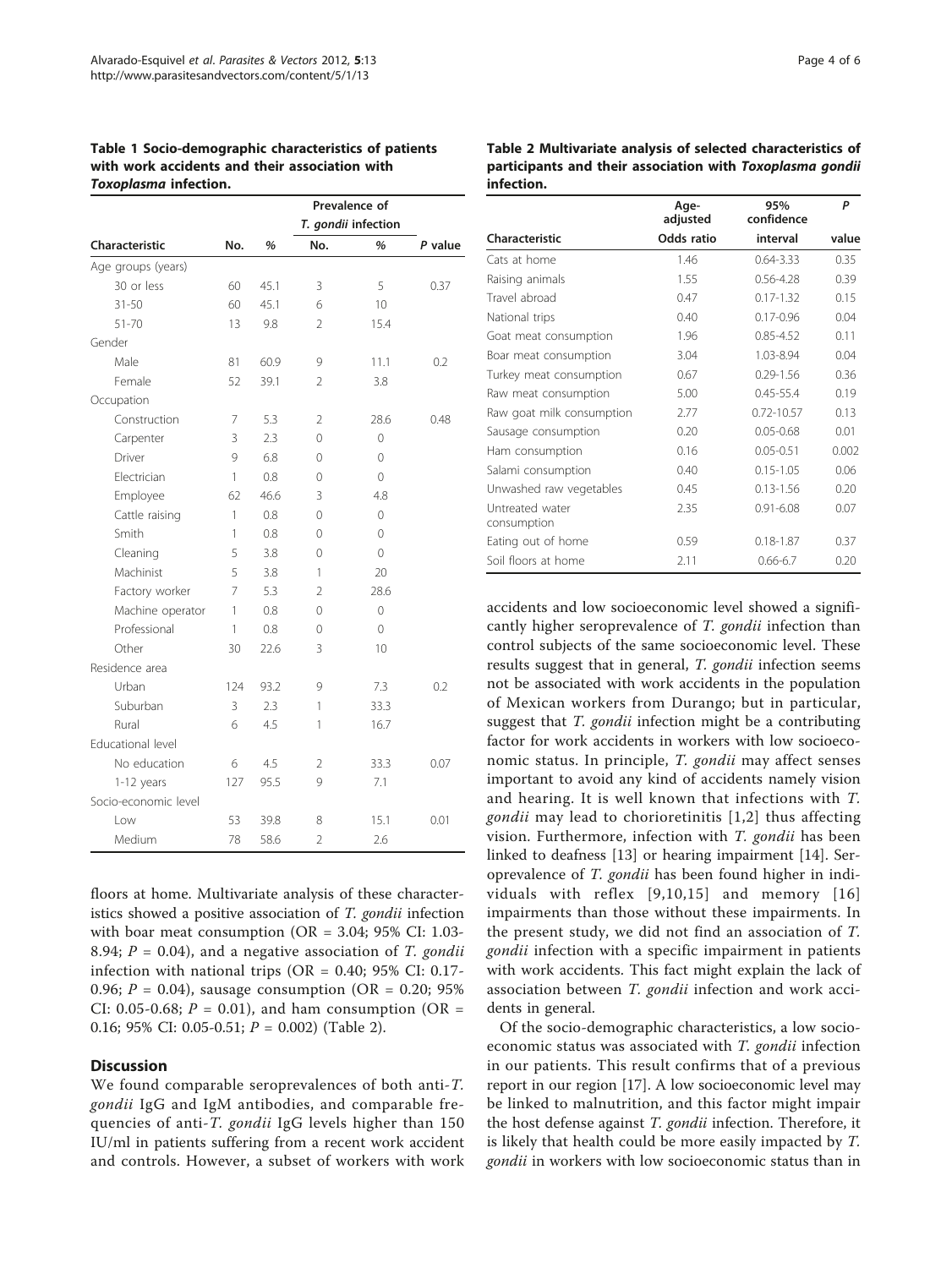<span id="page-4-0"></span>workers with higher socioeconomic status. This is supported by the fact that health in Tepehuanos, one of the poorest populations in Durango, has been impacted by T. gondii infection. In a recent study in Tepehuanos, seropositivity to T. gondii was associated with frequent headaches and hearing impairment [[14](#page-5-0)]. In addition, other factors might contribute to an increase in the likelihood of an accident in T. gondii seropositive subjects. Several reports indicate that T. gondii infection may affect the reaction time in infected individuals. Havlícek et al. [\[18](#page-5-0)] in a double blind study showed significantly longer reaction times of subjects with latent toxoplasmosis in comparison with those of controls. Moreover, those researchers found a positive correlation between length of infection and mean reaction time suggesting that slow and cumulative effects of latent toxoplasmosis rather than a one-step (and possible transient) effect of acute toxoplasmosis disease are responsible for the decrease of psychomotor performance of infected subjects. Novotná et al. [\[19](#page-5-0)] showed that heterozygous men with both the RhD plus and the RhD minus alleles were protected against prolongation of reaction times caused by infection with T. gondii. In a further study in men and women, Flegr et al. [[20](#page-5-0)] confirmed that RhD-positive subjects were less sensitive to the influence of latent toxoplasmosis on reaction times than RhD-negative subjects. In the present study, Rh blood typing in patients and controls was not determined.

Behavioral/mental disorders in humans including schizophrenia, mood disorders, personality changes, and cognitive impairments may be related to infection with T. gondii [[12,21,22](#page-5-0)]. In addition, experimental infection with *T. gondii* in rodents has caused changes in behavior including a loss in aversion to cat odor [[11\]](#page-5-0). Behavioral/ mental changes induced by T. gondii might impair the work performance leading to work accidents.

With respect to behavioral characteristics, multivariate analysis showed a positive association of T. gondii infection with consumption of boar meat. Remarkably, in a previous independent study, we also found and association of boar meat consumption with T. gondii infection [[23\]](#page-5-0).

Our study has limitations. First, the sample size and power may not have been large enough to determine all risk factors and associations. Second, the type of accidents could be not severe enough to find further associations. The general population in Durango has shown low seroprevalence of T. gondii infection [\[23,24\]](#page-5-0) as compared with those in other Mexican states [[24](#page-5-0)]. A low seroprevalence in Durango has been found even when using various kits detecting anti-T. gondii IgG antibodies. For instance, Velasco-Castrejón et al. [\[24\]](#page-5-0) reported a 9.6% seroprevalence in population of Durango by an indirect immunofluorescence antibody test. Similarly, a 6.1% seroprevalence was found in pregnant women who attended a public hospital of Durango City by a microparticle enzyme immunoassay [\[25](#page-5-0)]. Therefore, the seroprevalences found in the present study by enzymelinked immunosorbent assay seem to be reliable. It is likely that the dry climate and high altitude in Durango may partially explain the low prevalence in Durango. Infection with T. gondii is more prevalent in low-lying areas than in mountainous areas and in humid areas than in dry areas [1].

#### Conclusions

In the study described here seropositivity to T. gondii was associated to work accidents in a subset of patients with low socioeconomic status. This is the first report of an association of T. gondii infection and work accidents. Further studies with a larger sample size will have to confirm the findings presented here. The identification of a behavioral characteristic associated with T. gondii seropositivity will help to design optimal preventive measures against T. gondii infection.

#### Acknowledgements

This study was supported by Fondos Mixtos Durango-Consejo Nacional de Ciencia y Tecnología, Mexico. Grant No. 66718.

#### Author details

1 Faculty of Medicine and Nutrition, Juárez University of Durango State. Avenida Universidad S/N. 34000 Durango, Dgo, Mexico. <sup>2</sup>Mexican Social Security Institute, Avenida Normal # 200, 34000, Durango City, Durango, Mexico.<sup>3</sup>Institute for Microbiology and Hygiene, Campus Benjamin Franklin, Charité Medical School, Hindenburgdamm 27. D-12203 Berlin, Germany. Present address: Roche Molecular Diagnostics, Pleasanton, CA. USA. <sup>4</sup>Institute for Scientific Research, Juárez University of Durango State. Avenida Universidad S/N. 34000 Durango, Dgo. Mexico.

#### Authors' contributions

CAE conceived and designed the study protocol, participated in the coordination and management of the study, applied the questionnaires, performed the laboratory tests and data analysis, and wrote the manuscript. ATC and JDUA obtained clinical data, applied the questionnaires and performed the data analysis. SEM performed the statistical analysis. OL performed the data analysis, and wrote the manuscript. All authors read and approved the final version of the manuscript.

#### Competing interests

The authors declare that they have no competing interests.

Received: 8 October 2011 Accepted: 11 January 2012 Published: 11 January 2012

#### References

- 1. Dubey JP: Toxoplasmosis of animals and humans. Second edition. Boca Raton, Florida: CRC Press; 2010.
- 2. Montoya JG, Liesenfeld O: [Toxoplasmosis.](http://www.ncbi.nlm.nih.gov/pubmed/15194258?dopt=Abstract) Lancet 2004, 363:1965-1976.
- 3. Fukunaga T, Fujiwara S, Ueno Y, Imabayashi T, Nakagawa K, Yanagida Y, Mizoi Y: [Unusual calcification in brain suspected to be caused by](http://www.ncbi.nlm.nih.gov/pubmed/2770037?dopt=Abstract) [toxoplasmosis: a report of an autopsy case.](http://www.ncbi.nlm.nih.gov/pubmed/2770037?dopt=Abstract) Nihon Hoigaku Zasshi 1989, 43:52-57.
- 4. Gyori E, Hyma BA: [Fatal automobile crash caused by cerebral](http://www.ncbi.nlm.nih.gov/pubmed/9662117?dopt=Abstract) [toxoplasmosis.](http://www.ncbi.nlm.nih.gov/pubmed/9662117?dopt=Abstract) Am J Forensic Med Pathol 1998, 19:178-180.